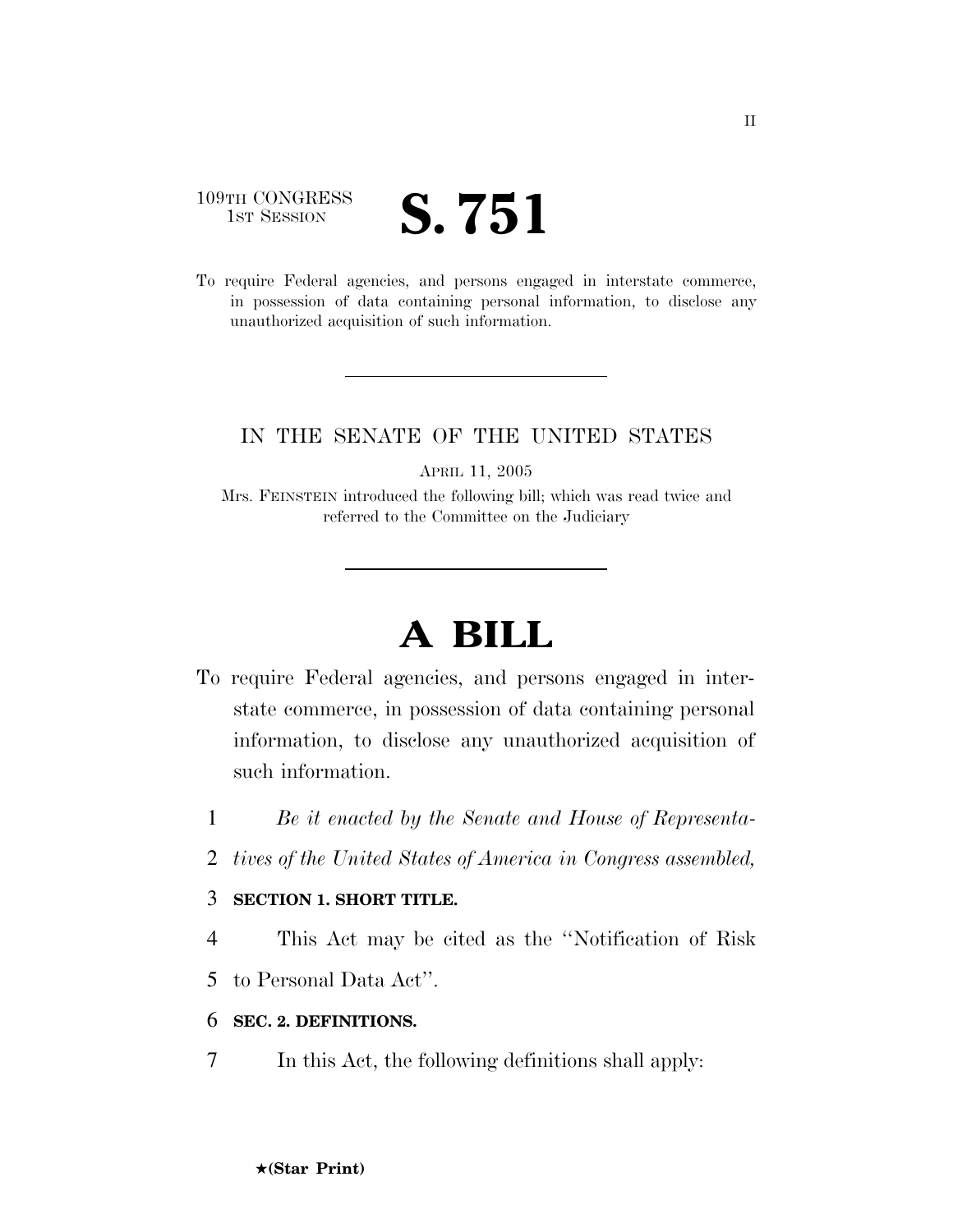| $\mathbf{1}$   | (1) AGENCY.—The term "agency" has the same           |
|----------------|------------------------------------------------------|
| $\overline{2}$ | meaning given such term in section $551(1)$ of title |
| 3              | 5, United States Code.                               |
| $\overline{4}$ | $(2)$ BREACH OF SECURITY OF THE SYSTEM.—             |
| 5              | The term "breach of security of the system"—         |
| 6              | (A) means the compromise of the security,            |
| 7              | confidentiality, or integrity of data that results   |
| 8              | in, or there is a reasonable basis to conclude       |
| 9              | has resulted in, the unauthorized acquisition of     |
| 10             | personal information maintained by the person        |
| 11             | or business; and                                     |
| 12             | (B) does not include good faith acquisition          |
| 13             | of personal information by an employee or            |
| 14             | agent of the person or business for the purposes     |
| 15             | of the person or business, if the personal infor-    |
| 16             | mation is not used or subject to further unau-       |
| 17             | thorized disclosure.                                 |
| 18             | (3) PERSON.—The term "person" has the same           |
| 19             | meaning given such term in section $551(2)$ of title |
| 20             | 5, United States Code.                               |
| 21             | (4) PERSONAL INFORMATION.—The term "per-             |
| <u>22</u>      | sonal information" means an individual's last name   |
| 23             | in combination with any 1 or more of the following   |
| 24             | data elements:                                       |
| 25             | (A) Social security number.                          |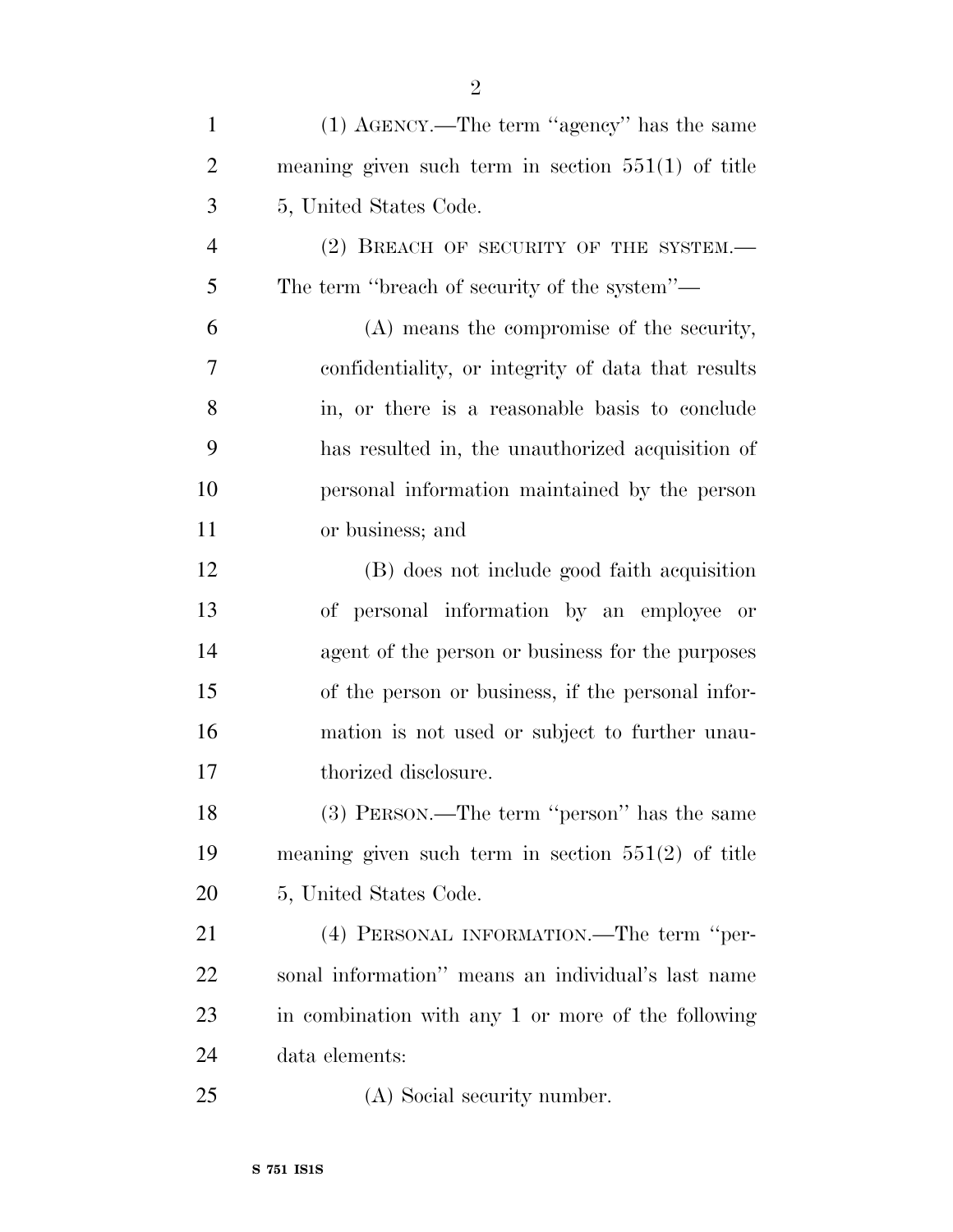| $\mathbf{1}$   | (B) Driver's license number or State iden-        |
|----------------|---------------------------------------------------|
| $\overline{2}$ | tification number.                                |
| 3              | (C) Account number or credit or debit card        |
| $\overline{4}$ | number, or, if a security code, access code, or   |
| 5              | password is required for access to an individ-    |
| 6              | ual's account, the account number or credit or    |
| 7              | debit card number, in combination with the re-    |
| 8              | quired code or password.                          |
| 9              | (5) SUBSTITUTE NOTICE.—The term "sub-             |
| 10             | stitute notice" means—                            |
| 11             | (A) conspicuous posting of the notice on          |
| 12             | the Internet site of the agency or person, if the |
| 13             | agency or person maintains a public Internet      |
| 14             | site; and                                         |
| 15             | (B) notification to major print and broad-        |
| 16             | cast media, including major media in metropoli-   |
| 17             | tan and rural areas where the individual whose    |
| 18             | personal information was, or is reasonably be-    |
| 19             | lieved to have been, acquired resides. The notice |
| 20             | to media shall include a toll-free phone number   |
| 21             | where an individual can learn whether or not      |
| 22             | that individual's personal data is included in    |
| 23             | the security breach.                              |
| 24             | SEC. 3. DATABASE SECURITY.                        |

25 (a) DISCLOSURE OF SECURITY BREACH.—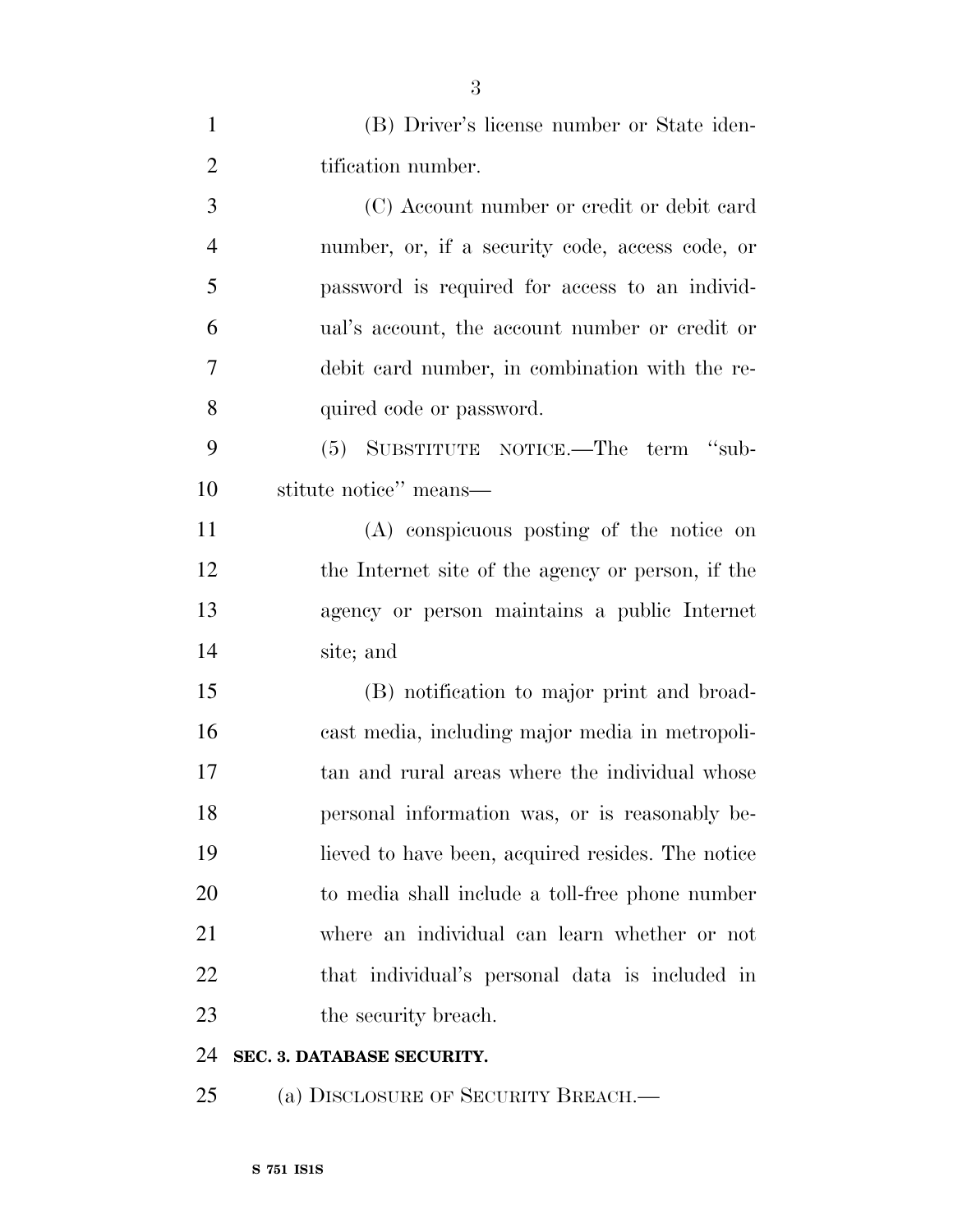(1) IN GENERAL.—Any agency, or person en- gaged in interstate commerce, that owns, licenses, or collects data, whether or not held in electronic form, containing personal information shall, following the discovery of a breach of security of the system main- tained by the agency or person that contains such data, or upon receipt of notice under paragraph (2), notify any individual of the United States whose per- sonal information was, or is reasonably believed to have been, acquired by an unauthorized person.

11 (2) NOTIFICATION OF OWNER OR LICENSEE. Any agency, or person engaged in interstate com- merce, in possession of data, whether or not held in electronic form, containing personal information that the agency does not own or license shall notify the owner or licensee of the information if the personal information was, or is reasonably believed to have been, acquired by an unauthorized person through a breach of security of the system containing such data.

21 (3) TIMELINESS OF NOTIFICATION.—

 (A) IN GENERAL.—All notifications re- quired under paragraph (1) or (2) shall be made without unreasonable delay following—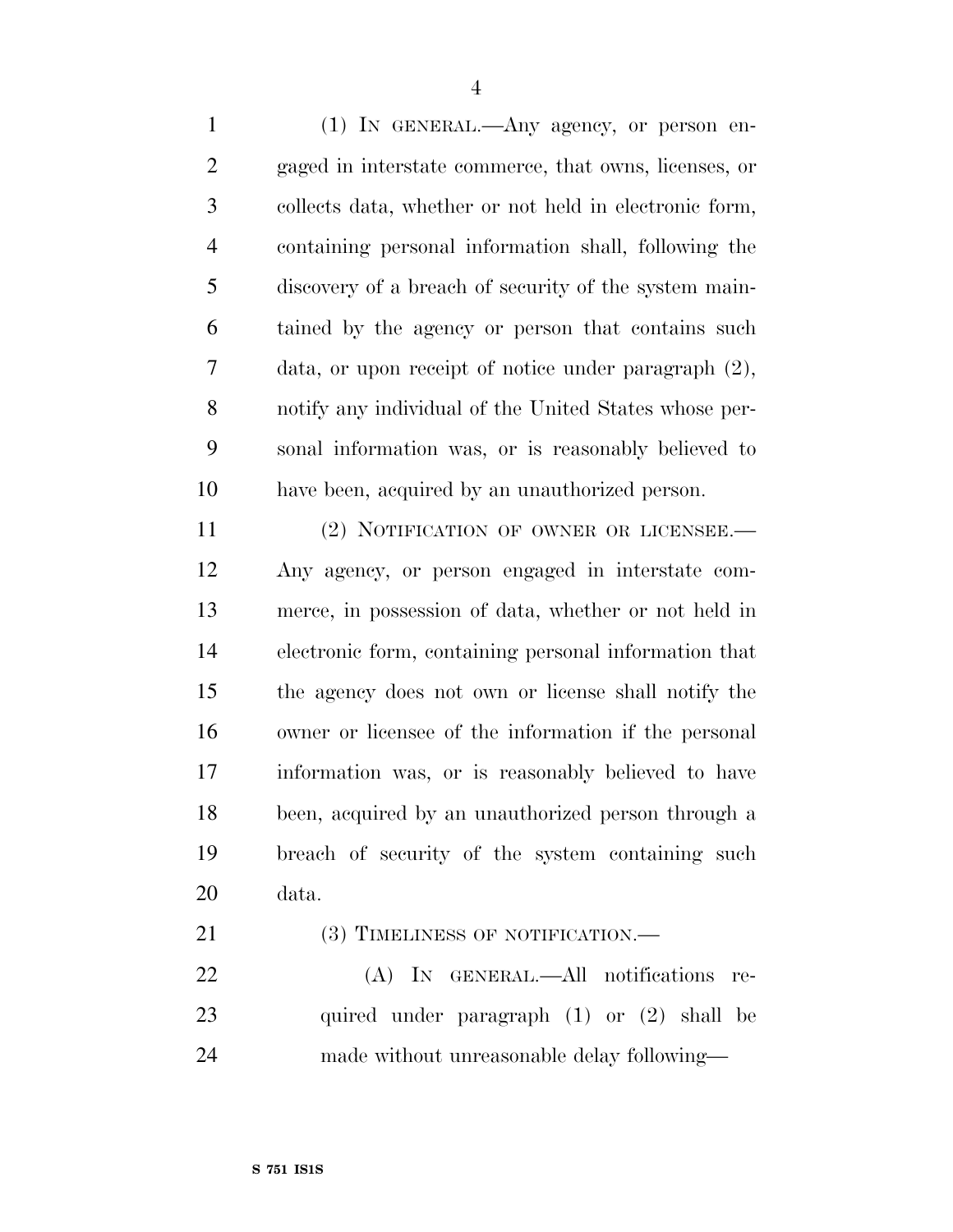(i) the discovery by the agency or per-2 son of a breach of security of the system; (ii) any measures necessary to deter- mine the scope of the breach, prevent fur- ther disclosures, and restore the reasonable integrity of the data system; and (iii) receipt of written notice that a law enforcement agency has determined that the notification will no longer seri- ously impede its investigation, where notifi- cation is delayed as provided in paragraph (4). (B) BURDEN OF PROOF.—The agency or person required to provide notification under this subsection shall have the burden of dem- onstrating that all notifications were made as required under this paragraph, including evi-

 (4) DELAY OF NOTIFICATION AUTHORIZED FOR LAW ENFORCEMENT PURPOSES.—If a law enforce- ment agency determines that the notification re-22 quired under this subsection would seriously impede a criminal investigation, such notification may be de- layed upon the written request of the law enforce-ment agency.

dence demonstrating the necessity of any delay.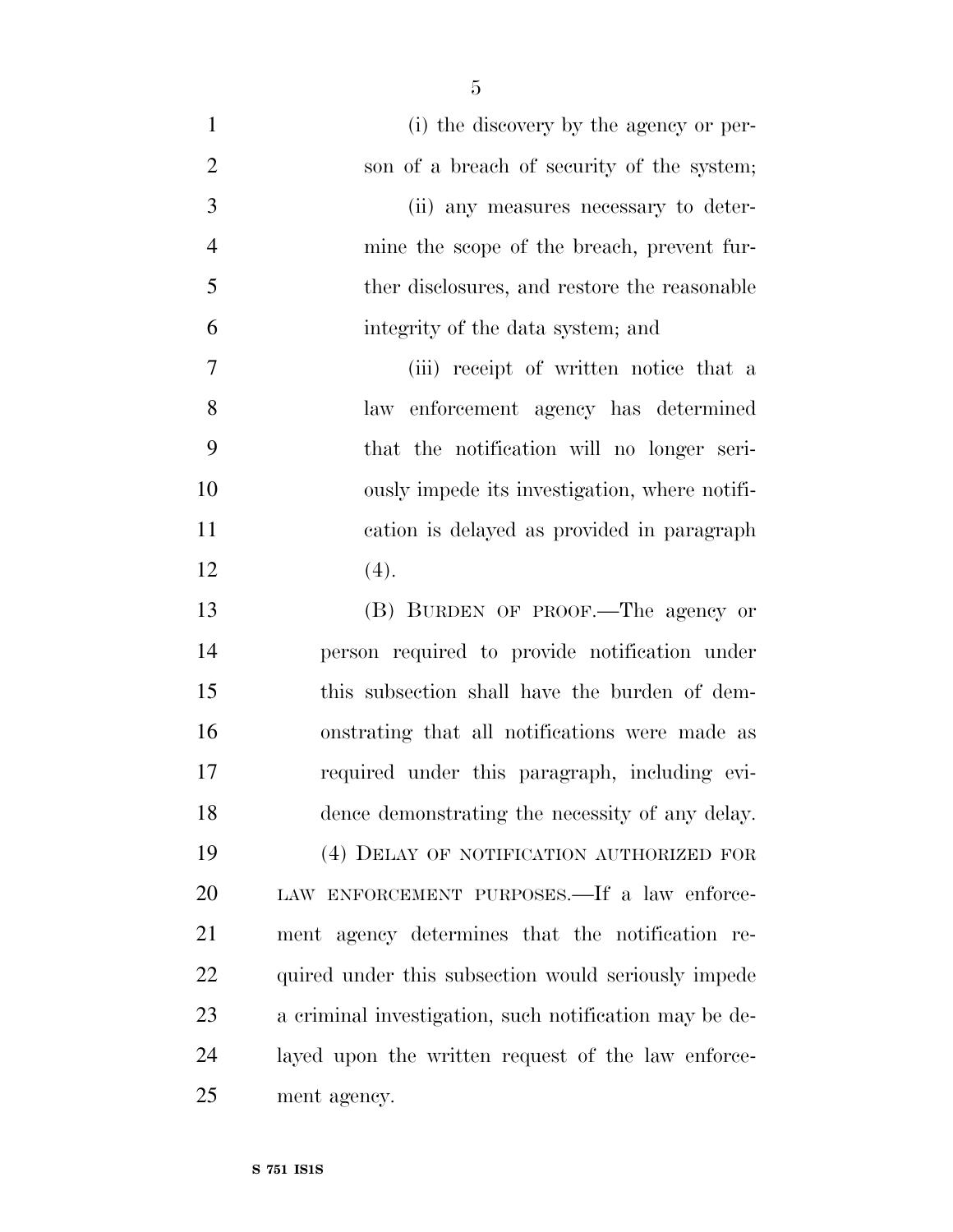| $\mathbf{1}$   | (5) EXCEPTION FOR NATIONAL SECURITY AND            |
|----------------|----------------------------------------------------|
| $\overline{2}$ | LAW ENFORCEMENT.-                                  |
| 3              | (A) IN GENERAL.—This subsection shall              |
| $\overline{4}$ | not apply to an agency if the head of the agen-    |
| 5              | cy certifies, in writing, that notification of the |
| 6              | breach as required by this subsection reason-      |
| 7              | ably could be expected to-                         |
| 8              | (i) cause damage to the national secu-             |
| 9              | rity; and                                          |
| 10             | (ii) hinder a law enforcement inves-               |
| 11             | tigation or the ability of the agency to con-      |
| 12             | duct law enforcement investigations.               |
| 13             | (B)<br>LIMITS ON CERTIFICATIONS.—The               |
| 14             | head of an agency may not execute a certifi-       |
| 15             | cation under subparagraph $(A)$ to —               |
| 16             | (i) conceal violations of law, ineffi-             |
| 17             | ciency, or administrative error;                   |
| 18             | (ii) prevent embarrassment to a per-               |
| 19             | son, organization, or agency; or                   |
| 20             | (iii) restrain competition.                        |
| 21             | (C) NOTICE.—In every case in which a               |
| 22             | head of an agency issues a certification under     |
| 23             | subparagraph $(A)$ , a copy of the certification,  |
| 24             | accompanied by a concise description of the fac-   |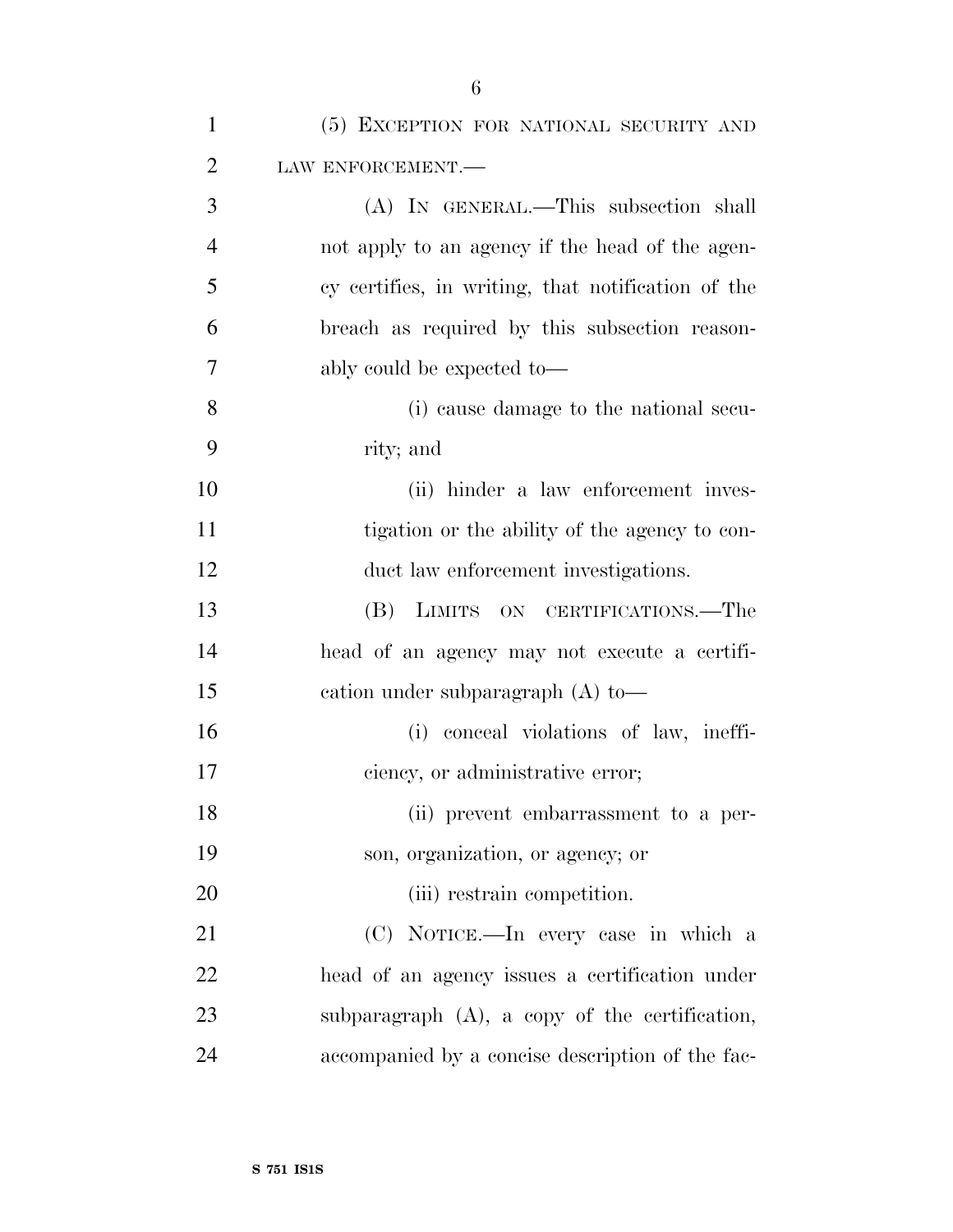| $\mathbf{1}$   | tual basis for the certification, shall be imme-      |
|----------------|-------------------------------------------------------|
| $\overline{2}$ | diately provided to the Congress.                     |
| 3              | $(6)$ METHODS OF NOTICE.—An agency, or per-           |
| $\overline{4}$ | son engaged in interstate commerce, shall be in com-  |
| 5              | pliance with this subsection if it provides the indi- |
| 6              | vidual, with—                                         |
| 7              | (A) written notification;                             |
| 8              | (B) e-mail notice, if the individual has con-         |
| 9              | sented to receive such notice and the notice is       |
| 10             | consistent with the provisions permitting elec-       |
| 11             | tronic transmission of notices under section 101      |
| 12             | of the Electronic Signatures in Global and Na-        |
| 13             | tional Commerce Act $(15 \text{ U.S.C. } 7001)$ ; or  |
| 14             | $(C)$ substitute notice, if—                          |
| 15             | (i) the agency or person demonstrates                 |
| 16             | that the cost of providing direct notice              |
| 17             | would exceed $$500,000;$                              |
| 18             | (ii) the number of individuals to be                  |
| 19             | notified exceeds $500,000$ ; or                       |
| 20             | (iii) the agency or person does not                   |
| 21             | sufficient contact information for<br>have            |
| 22             | those to be notified.                                 |
| 23             | (7)<br>CONTENT OF NOTIFICATION. Regardless            |
| 24             | of the method by which notice is provided to individ- |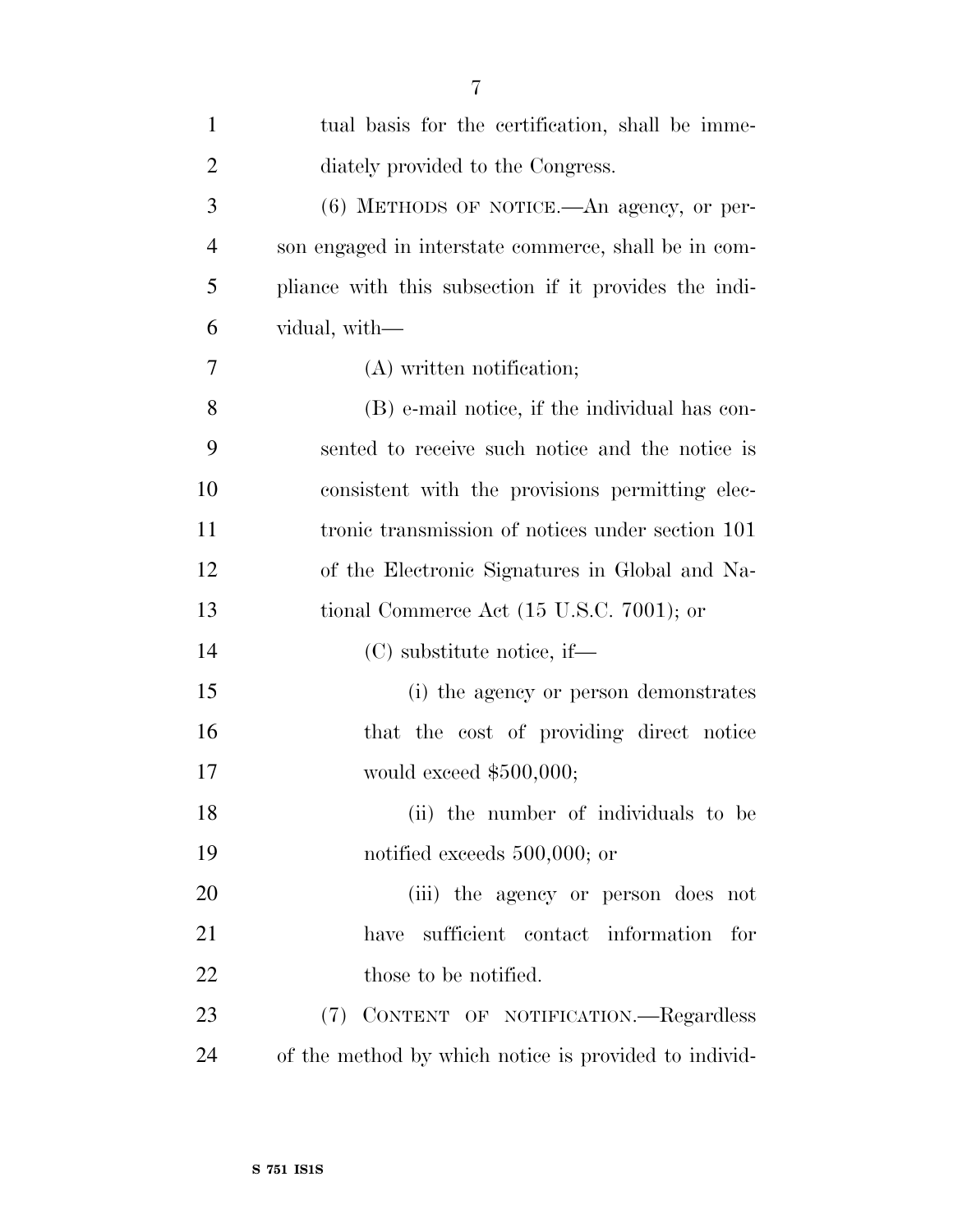1 uals under paragraphs (1) and (2), such notice shall include—

| 3              | $(A)$ to the extent possible, a description of  |
|----------------|-------------------------------------------------|
| $\overline{4}$ | the categories of information that was, or is   |
| 5              | reasonably believed to have been, acquired by   |
| 6              | an unauthorized person, including social secu-  |
| $\overline{7}$ | rity numbers, driver's license or State identi- |
| 8              | fication numbers and financial data;            |
| 9              | $(B)$ a toll-free number—                       |
| 10             | (i) that the individual may use to con-         |
| 11             | tact the agency or person, or the agent of      |
| 12             | the agency or person; and                       |
| 13             | (ii) from which the individual may              |
| 14             | learn—                                          |
| 15             | (I) what types of information the               |
| 16             | agency or person maintained about               |
| 17             | that individual or about individuals in         |
| 18             | general; and                                    |
| 19             | (II) whether or not the agency or               |
| 20             | person maintained information about             |
| 21             | that individual; and                            |
| 22             | (C) the toll-free contact telephone numbers     |
| 23             | and addresses for the major credit reporting    |
| 24             | agencies.                                       |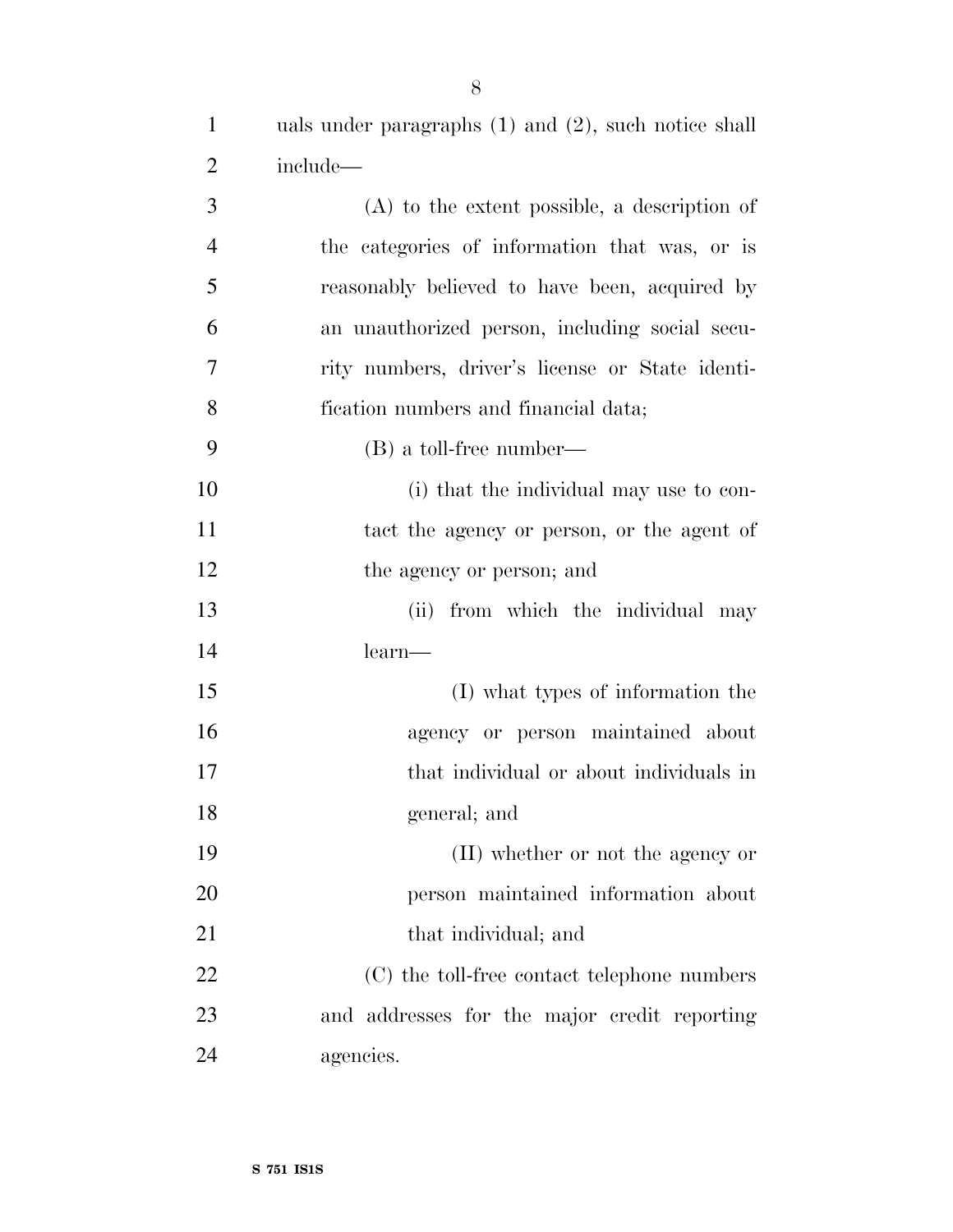(8) COORDINATION OF NOTIFICATION WITH CREDIT REPORTING AGENCIES.—If an agency or person is required to provide notification to more than 1,000 individuals under this subsection, the agency or person shall also notify, without unreason- able delay, all consumer reporting agencies that compile and maintain files on consumers on a na- tionwide basis (as defined in section 603(p) of the Fair Credit Reporting Act (15 U.S.C. 1681a(p)) of the timing and distribution of the notices. (b) CIVIL REMEDIES.— (1) PENALTIES.—Any agency, or person en- gaged in interstate commerce, that violates sub- section (a) shall be subject to a fine of— (A) not more than \$1,000 per individual whose personal information was, or is reason- ably believed to have been, acquired by an un- authorized person; or (B) not more than \$50,000 per day while the failure to give notice under subsection (a) persists. (2) EQUITABLE RELIEF.—Any agency or person that violates, proposes to violate, or has violated this section may be enjoined from further violations by a court of competent jurisdiction.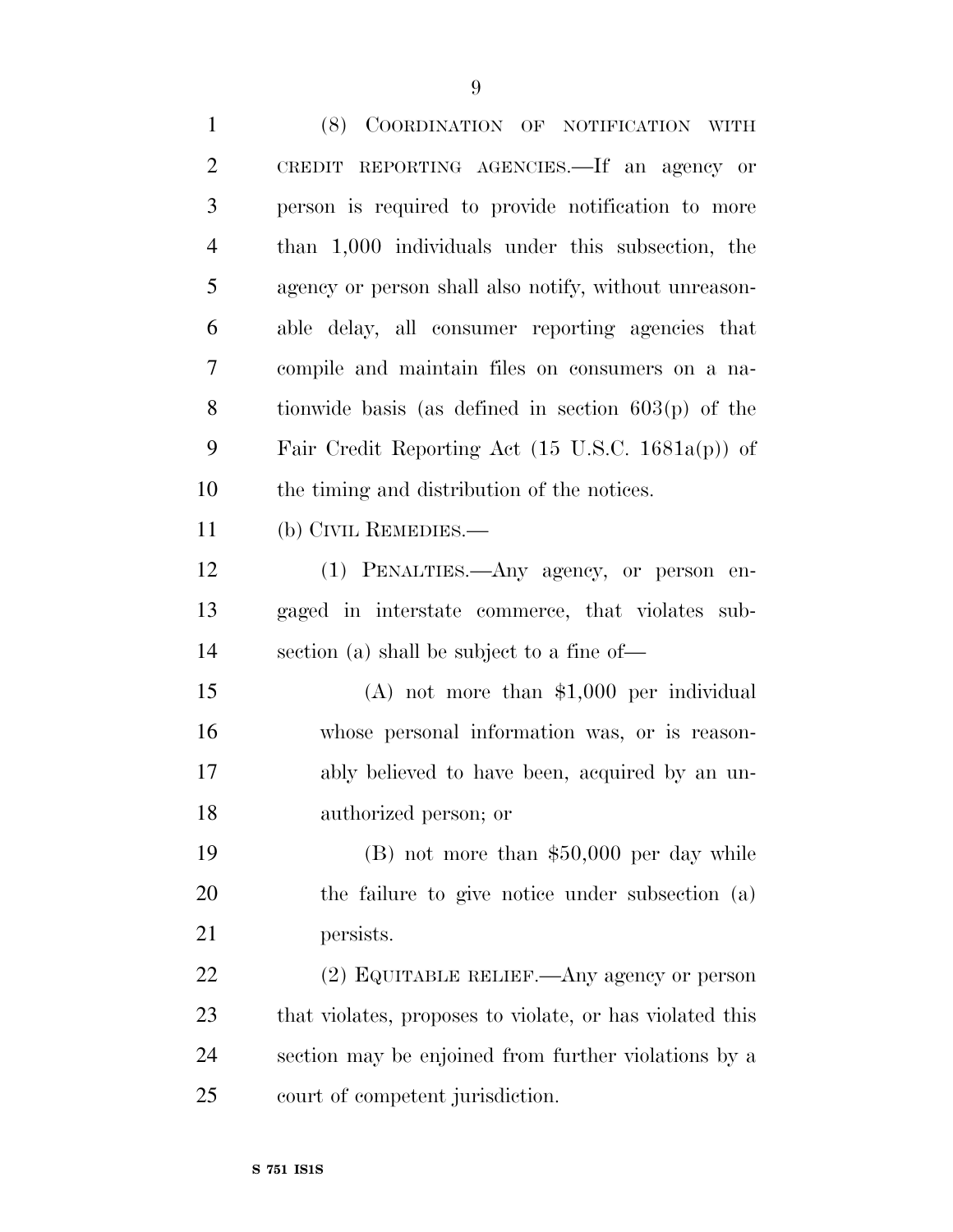(3) OTHER RIGHTS AND REMEDIES.—The rights and remedies available under this subsection are cumulative and shall not affect any other rights and remedies available under law.

 (c) ENFORCEMENT.—The Federal Trade Commission or other appropriate regulator, is authorized to enforce compliance with this section, including the assessment of 8 fines under subsection  $(b)(1)$ .

 (d) FRAUD ALERT.—Section 605A(b)(1) of the Fair Credit Reporting Act (15 U.S.C. 1681c–1(b)(1)) is amended by inserting '', or evidence that the consumer has received notice that the consumer's personal financial information has or may have been compromised,'' after ''identity theft report''.

#### **SEC. 4. ENFORCEMENT BY STATE ATTORNEYS GENERAL.**

(a) IN GENERAL.—

 (1) CIVIL ACTIONS.—In any case in which the attorney general of a State has reason to believe that an interest of the residents of that State has been or is threatened or adversely affected by the engagement of any person in a practice that is pro- hibited under this Act, the State, as parens patriae, may bring a civil action on behalf of the residents of the State in a district court of the United States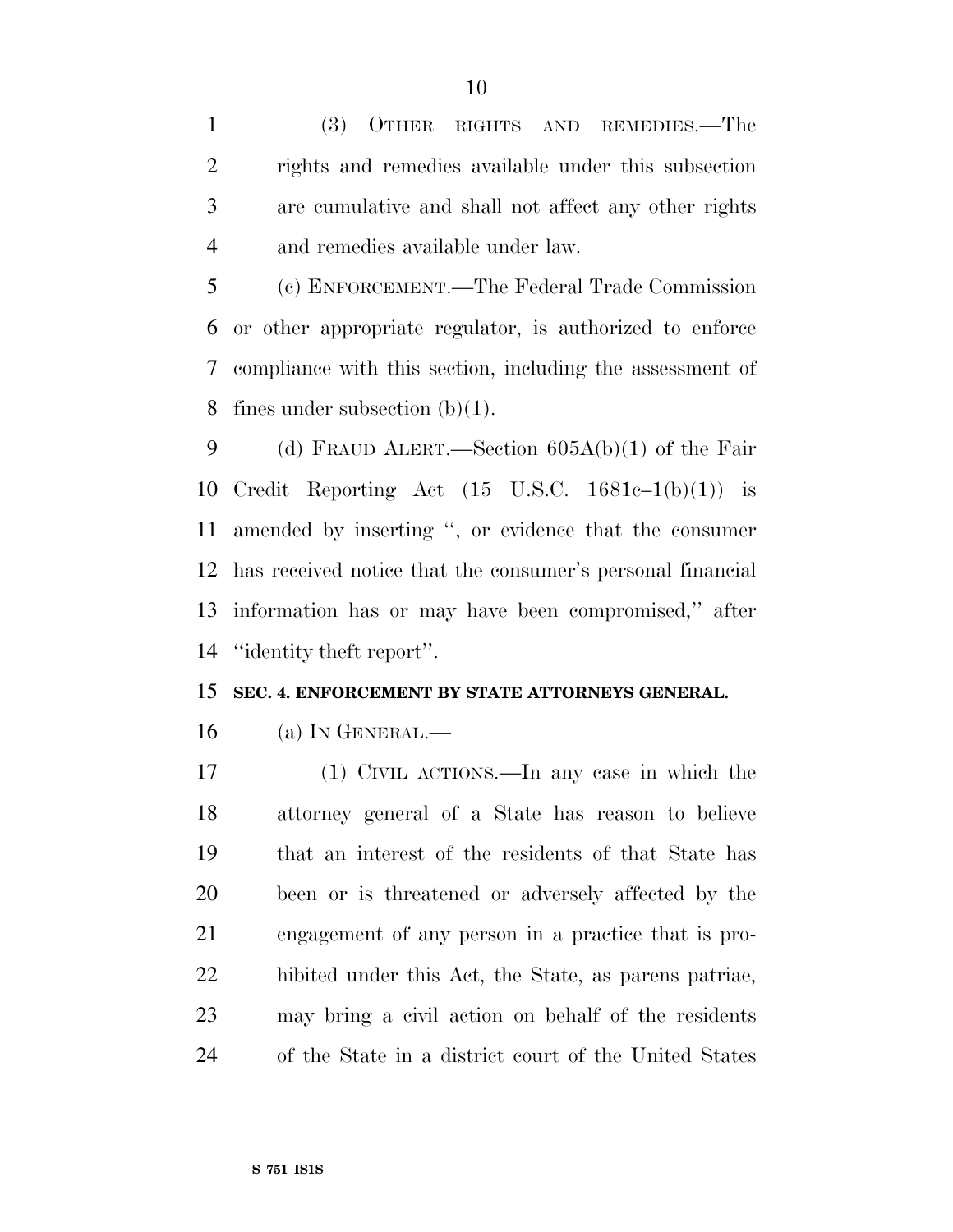| $\mathbf{1}$   | of appropriate jurisdiction or any other court of    |
|----------------|------------------------------------------------------|
| $\overline{2}$ | competent jurisdiction, including a State court, to- |
| 3              | (A) enjoin that practice;                            |
| $\overline{4}$ | (B) enforce compliance with this Act;                |
| 5              | (C) obtain damages, restitution, or other            |
| 6              | compensation on behalf of residents of the           |
| 7              | State; or                                            |
| 8              | (D) obtain such other relief as the court            |
| 9              | may consider to be appropriate.                      |
| 10             | $(2)$ NOTICE.—                                       |
| 11             | (A) IN GENERAL.—Before filing an action              |
| 12             | under paragraph $(1)$ , the attorney general of      |
| 13             | the State involved shall provide to the Attorney     |
| 14             | General of the United States—                        |
| 15             | (i) written notice of the action; and                |
| 16             | (ii) a copy of the complaint for the ac-             |
| 17             | tion.                                                |
| 18             | (B) EXEMPTION.-                                      |
| 19             | (i) IN GENERAL.—Subparagraph $(A)$                   |
| 20             | shall not apply with respect to the filing of        |
| 21             | an action by an attorney general of a State          |
| 22             | under this subsection, if the State attorney         |
| 23             | general determines that it is not feasible to        |
| 24             | provide the notice described in such sub-            |
| 25             | paragraph before the filing of the action.           |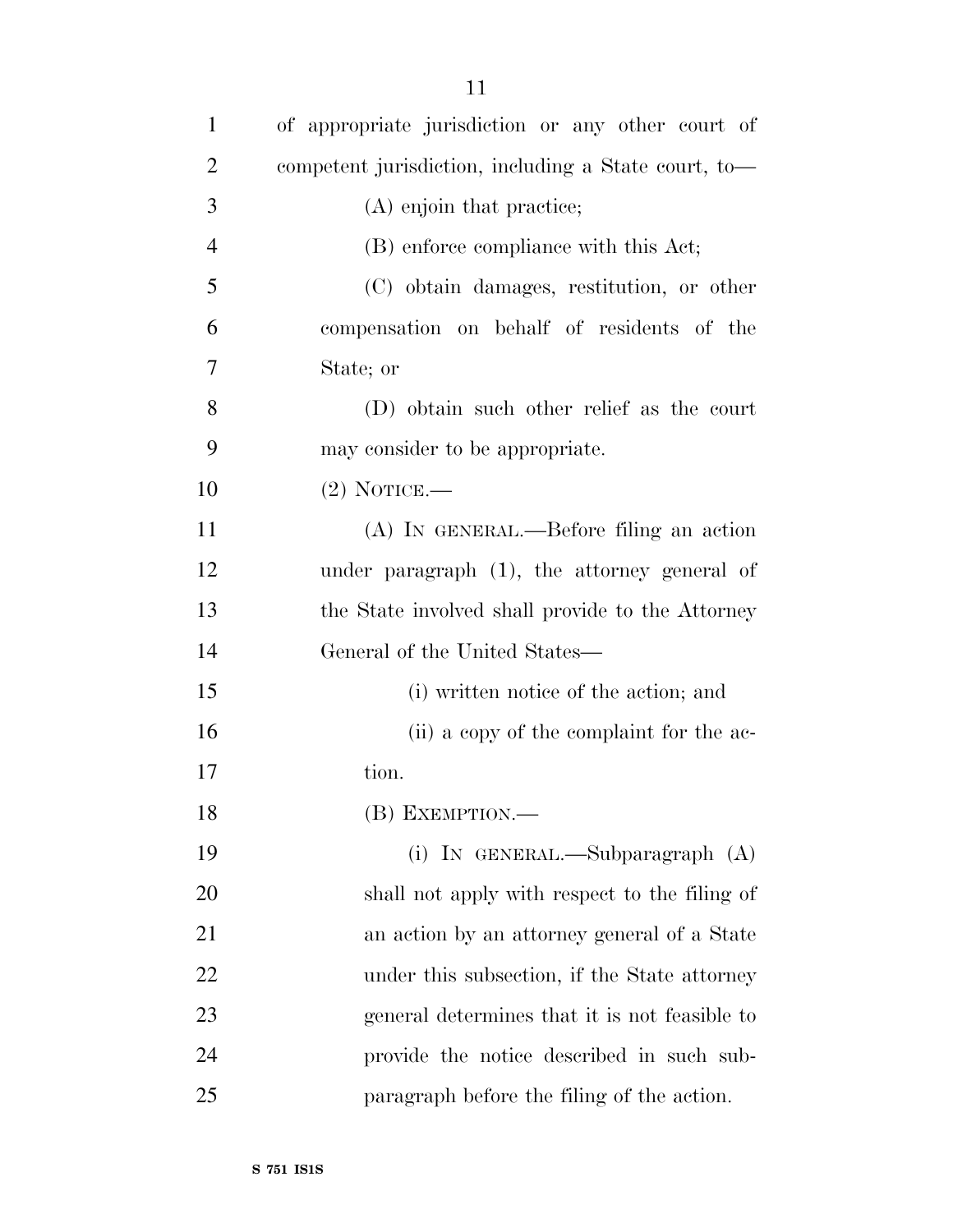| $\mathbf{1}$   | (ii) NOTIFICATION.—In an action de-                          |
|----------------|--------------------------------------------------------------|
| $\overline{2}$ | scribed in clause (i), the attorney general                  |
| 3              | of a State shall provide notice and a copy                   |
| $\overline{4}$ | of the complaint to the Attorney General                     |
| 5              | at the time the State attorney general files                 |
| 6              | the action.                                                  |
| 7              | (b) CONSTRUCTION.—For purposes of bringing any               |
| 8              | civil action under subsection (a), nothing in this Act shall |
| 9              | be construed to prevent an attorney general of a State       |
| 10             | from exercising the powers conferred on such attorney        |
| 11             | general by the laws of that State to-                        |
| 12             | (1) conduct investigations;                                  |
| 13             | $(2)$ administer oaths or affirmations; or                   |
| 14             | (3) compel the attendance of witnesses or the                |
| 15             | production of documentary and other evidence.                |
| 16             | (c) VENUE; SERVICE OF PROCESS.—                              |
| 17             | (1) VENUE.—Any action brought under sub-                     |
| 18             | section (a) may be brought in—                               |
| 19             | (A) the district court of the United States                  |
| 20             | that meets applicable requirements relating to               |
| 21             | venue under section 1391 of title 28, United                 |
| 22             | States Code; or                                              |
| 23             | (B) another court of competent jurisdic-                     |
| 24             | tion.                                                        |